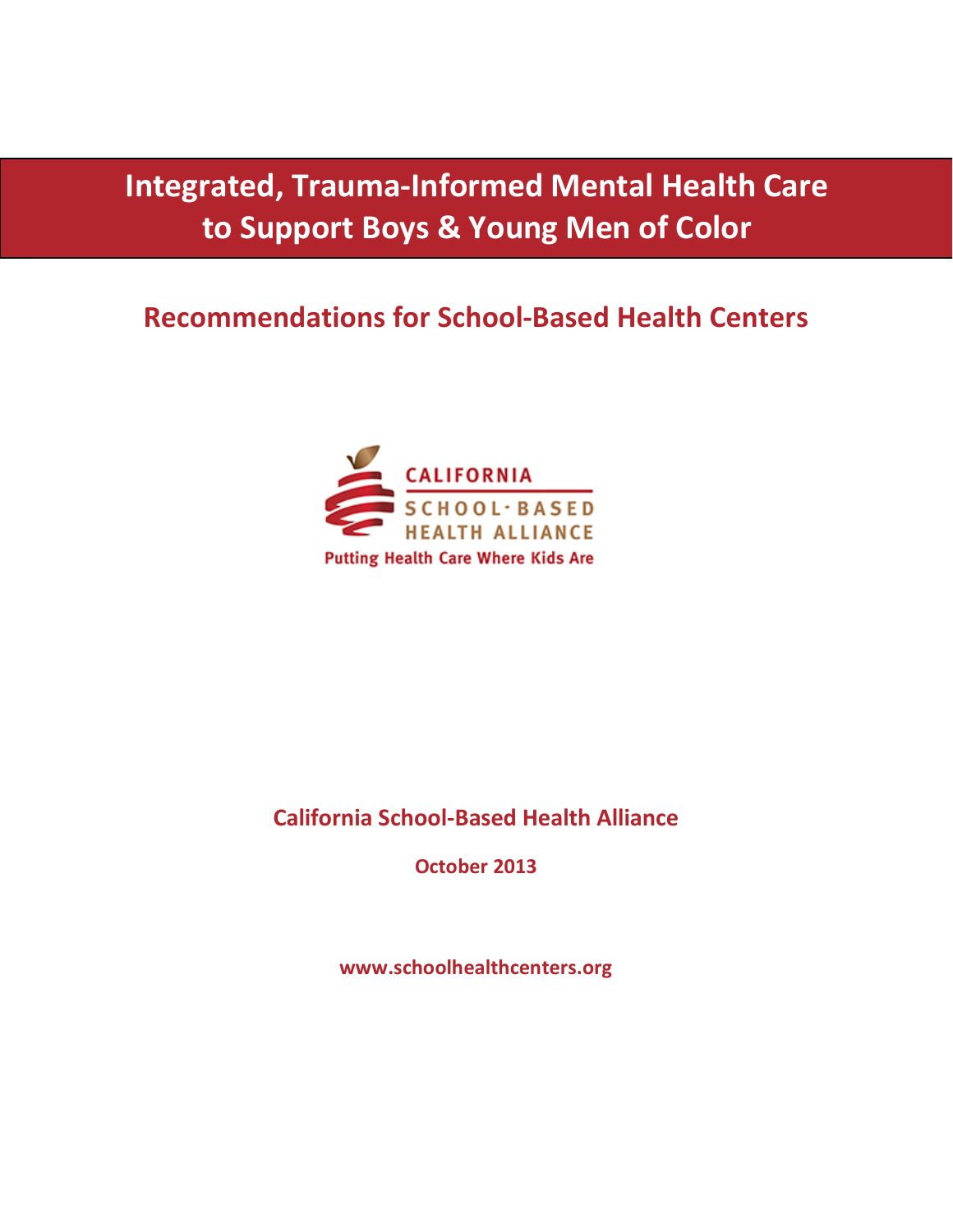#### **INTRODUCTION**

#### **Trauma-Informed Mental Health**

As documented in *Healing the Hurt: Trauma-Informed Approaches to the Health of Boys and Young Men of Color*, "African-American and Latino young men are disproportionately affected by various forms of trauma and adversity including violence, poverty, incarceration, lack of access to health care, marginalization and low social status"(p2). Research demonstrates that there are many long-lasting effects of trauma on individuals, families, and communities. In fact a recent study, *Healthy Communities Matter: Important of Place to the Health of Boys of Color*, reports that African American and Latino boys are 2.5 and 4.1 more likely to have post-traumatic stress disorder than their white peers, due to exposure to trauma (p6). It is becoming increasingly urgent that we take action to address both the underlying causes of trauma and its results.

However, a growing number of organizations are implementing more effective approaches to caring for traumatized clients. As explained by the National Center for Trauma-Informed Care, a trauma-informed program ensures that "every part of its organization, management, and service delivery system is assessed and potentially modified to include a basic understanding of how trauma impacts the life of an individual seeking services." (*Healing the Hurt*, p21). One specific approach to trauma-informed care, the Sanctuary Model, developed by Sandra Bloom, M.D., is intended to create "safe environments that promote healing, inclusion, respect for differences, and positive social change"—and it promotes these environments for both staff and clients. The Sanctuary Model has an emerging and very promising evidence base and is, to use a computer analogy, a new "operating system" for an organization.

The California School-Based Health Alliance (formerly the California School Health Centers Association (CSHC)) believes that school-based health centers (SBHCs) are well-positioned to meet the traumarelated mental health needs of boys and young men of color. SBHCs could incorporate trauma-informed models of care, such as the Sanctuary Model, into successful practices already in place, such as:

- **1. Proven Impact:** Some SBHCs are already effectively providing integrated trauma-informed mental health services that meaningfully impact student well-being and school success.
- **2. Smart Location:** SBHCs are a convenient and important health care access point for all students but particularly for boys and young men, who may be less likely to seek care elsewhere.
- **3. Integrated Approach:** The majority of SBHCs already use a model of care that brings together medical, mental health, and youth development services.
- **4. Broad Influence:** SBHC leaders are often important influencers of school-wide policies, systems, and culture, which allows SBHCs to address issues on a population level.
- **5. Interest to Enhance Services:** SBHCs are at varying places in the development of their mental health programs. Some are already doing a great deal, but many are looking for ways to improve their services. Every interviewee expressed a desire to enhance their efforts at implementing integrated, trauma-informed mental health services.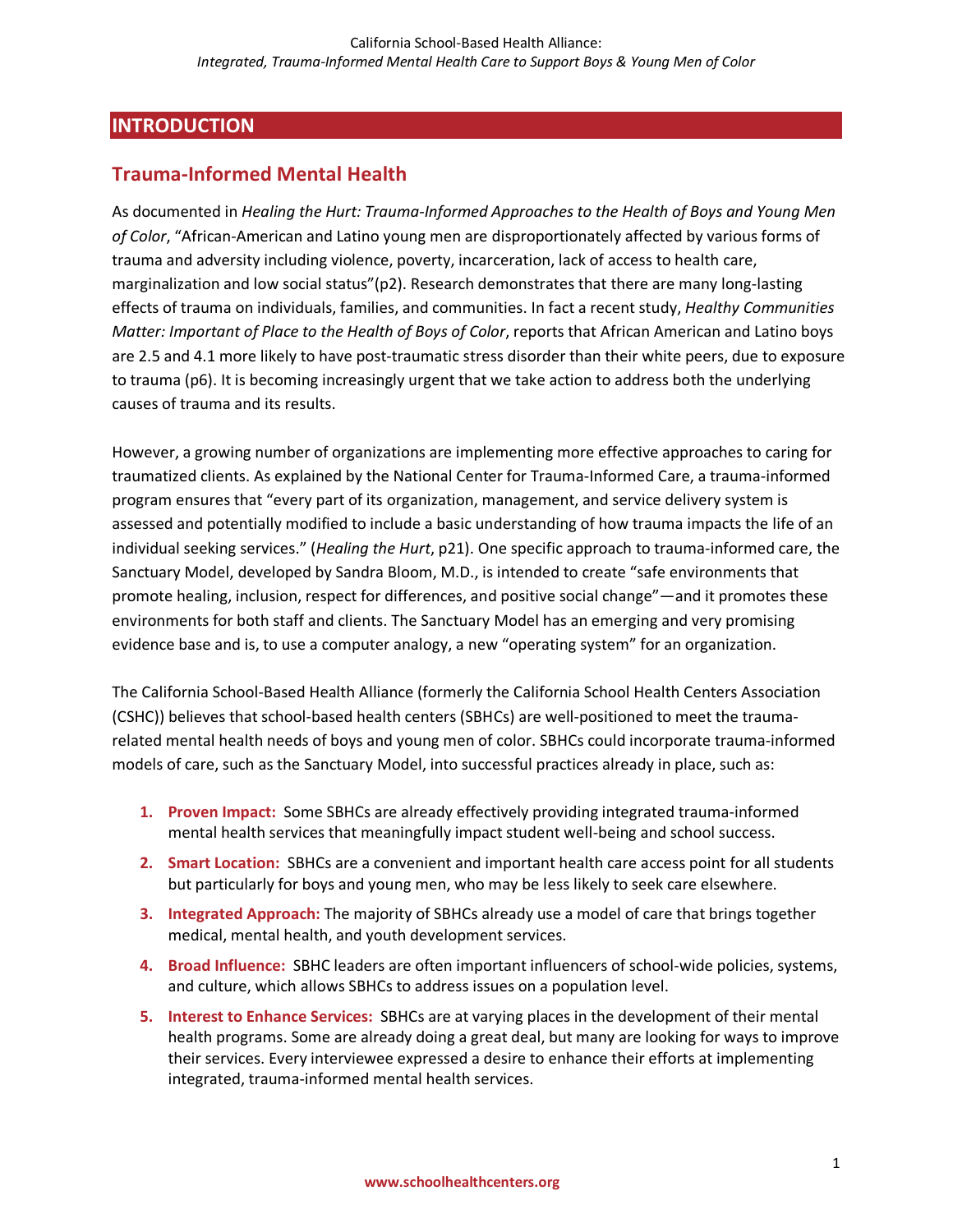We recently conducted a scan of school-based health centers (SBHCs) to understand what traumainformed care looks like at the practice level. We interviewed 14 SBHCs that offer mental health programs and could provide useful insights on an integrated, trauma-informed mental health model of care. In addition, we included two non-SBHC providers in the scan because of their experience working with boys and young men of color. This report provides a summary of our findings and highlights best practices that can be replicated across the SBHC field.

#### **MENTAL HEALTH SERVICES AT SBHCS**

Our scan of SBHCs found significant variation in the mental health services being offered. Services vary along several dimensions, including:

- **Provider characteristics:** the number of providers, the type of agency that employs them, and their credentials, background and experience.
- **Services provided:** types of counseling provided (i.e., individual, group, and/or family), whether youth development programs complement traditional mental health offerings, and the specific therapeutic approaches and curricula used in counseling sessions and groups.
- **Location of services:** on-campus (e.g., in the SBHC, a classroom, or other space) or off-campus.
- **Service hours:** number of days per week and availability of services before and/or after school and during school holidays.

At most of the schools we interviewed, students have access to mental health services beyond those typically offered by school districts. However, the nature and scope of these services vary greatly, with some SBHCs having significantly more robust programs than others. At the low end of the continuum are the minority of SBHCs that do not provide mental health services on-site, usually as a result of limited resources.

*I don't refer to mental health as often as I probably should. The reason is that I have such few*  resources... When we opened, we had a mental health provider with us. When we had the mental *health provider working directly with us, we would refer probably 5 or 10 students a week, because we knew students would go. Now, it's very hard to get them to follow through and get them to go off campus. As a result I find myself referring less and less.*

At the middle of the spectrum are SBHCs that have mental health services that are limited to traditional individual therapy and not well-integrated with the medical services, school staff or other programs such as after school youth development programs. At this middle level of capacity, there is not typically a focus on specific services for young men although many do make their way to the SBHC as a result referrals for ADHD-related issues.

At the highest level of capacity, there are SBHCs that have long-standing mental health programs that encompass a variety of services including individual, family, and group therapy, youth development, support groups, and crisis response, as needed. The mental health team is more likely to reflect students' racial/ethnic and gender diversity and has strong relationships with the medical team and school staff.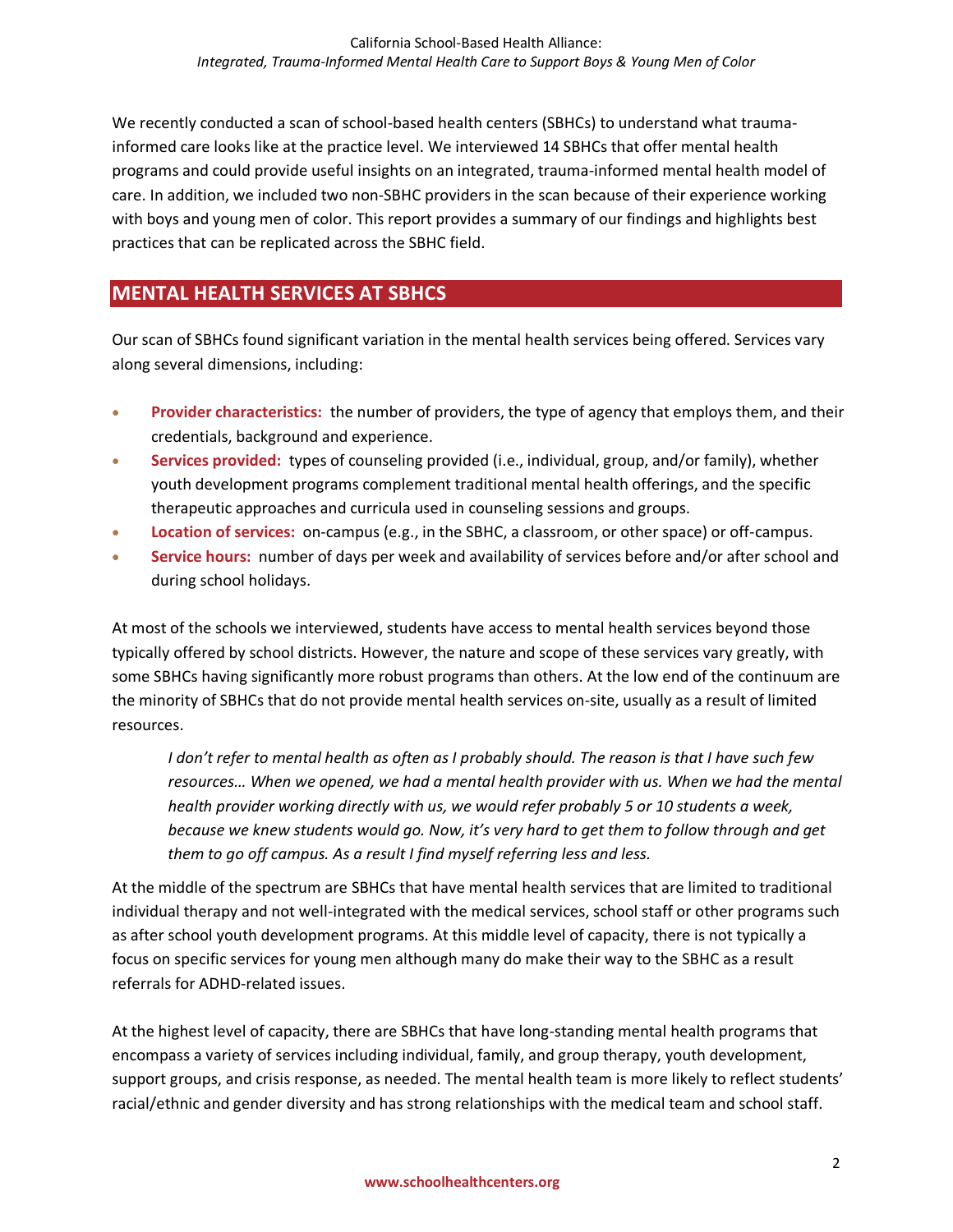There is more likely to be a focus on outreach to specific populations and attention to trauma including clinicians own vicarious trauma. At these SBHCs, the mental health program is a core component of the overall model. There is enough service availability, service diversity, and staff capacity to meet the needs of many (although never all) students. And, there is a commitment to collaboration between medical, mental health, educational, and other partners.

#### **SERVING BOYS AND YOUNG MEN AT SBHCs**

Already, California's 226 SBHCs are providing high-quality medical, mental health, oral health, and youth development services in diverse communities throughout the state. Because SBHCs are committed to addressing the specific needs of underserved children and youth, and because of their close relationships with schools and other providers, they are well positioned to meet the mental health needs of boys and young men.

Most SBHCs see a relatively even balance of male and female students through their mental health programs. Given that mental health services are typically accessed significantly more frequently by females than males, we believe this is an important indicator of the key role of SBHCs in serving harderto-reach boys and young men. At the same time, several interviewees noted that males are more likely to be receiving services as a result of a disciplinary referral.

Many interviewees expressed a clear commitment to reaching boys and young men. They use a range of strategies to engage and keep boys and young men participating. Several of these best-practices are outlined below.

# **Conducting Active Outreach**

One of the strategies described by several respondents was "hustle outreach":

*We do active, what I call hustle, outreach. We "stalk" them, we look for them. If they don't show up, we ask 'Why didn't you come?' We call them. We text them. I feel like that works... We make it clear that if they don't come we miss them. That active outreach is critical. We aren't like a traditional outpatient clinic – we go and pull them out of class. We talk to their teacher, to the principal, to their family.* 

*We're at the table when they come register for classes – get class schedules, enroll in school lunch, and sign up for clinic services. We're part of their world, their daily lives. They see us every day. We attend assemblies so they see our faces. They're familiar with us. It looks quite different than the stigma associated with "therapy" you might expect – and we feel proud of that. Young people say 'Hey, what's up? There's my therapist.' It's a very common thing. Most of the young people are referred to therapy and, if not, their friends are. They all know of us.*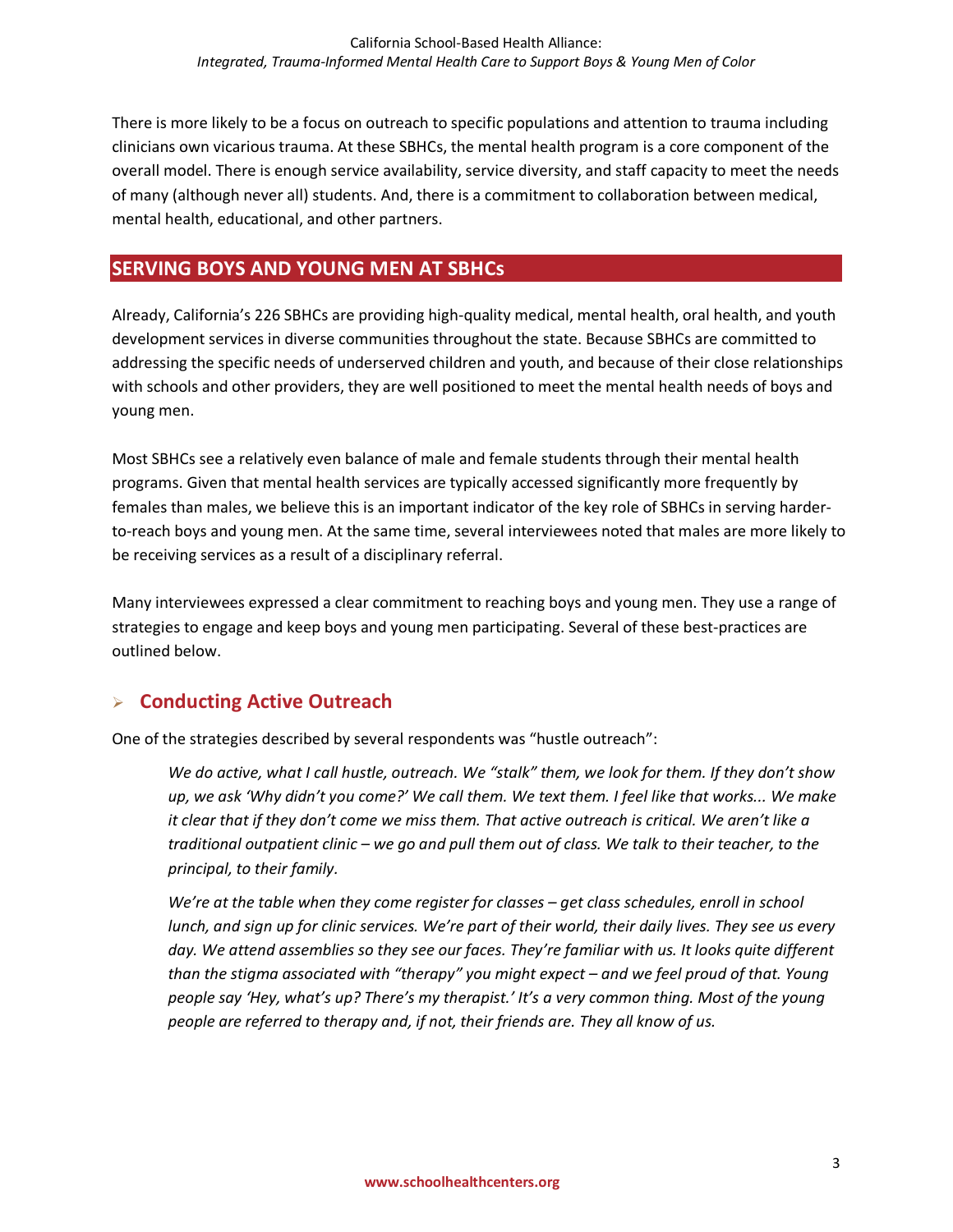# **Focusing on Relationship Building**

Many people emphasized the importance of building relationships with young men and becoming an integral part of their environment.

*We are enmeshed in their lives and that makes a significant impact. When there's a crisis on campus or near the campus in the community we respond, and they know we know exactly what they're talking about because we were in the room with them during that lockdown.*

*We're having to do less outreach… Among the students, the network is really tight. Students bring other students in. There is less of a stigma. It's dwindling. [We don't] present ourselves as mental health therapists. It has a lot to do with relationships. Even though we're providing mental health services, our engagement is more relational.*

# **Employing Gender-Differentiated Strategies in Clinical Work**

Several interviewees talked about the fact that males typically require more active, physical participation in therapy than do females who are often more comfortable with "talk therapy."

*We emphasize clinically that just sitting still in a room, talking about feelings, isn't going to work. They need to be engaged and involved in a different way, and they need to be physically involved. As part of our practicum training we bring in people who train on specific modalities, like art therapy, drama therapy, other embodied practices. We do a lot of stress reduction work and embodied work with boys around identifying how their bodies are feeling, how anxiety or depression is manifesting physically. … [We help them make] plans to use these strategies throughout the week… One of the issues is that boys who are not involved in sports get stuck inside… We do breathing exercises. They're really open to those techniques, because they work.*

Providers also discussed the importance of creating "healing spaces" that proactively build community and trust while also addressing harm, providing opportunities for "rites of passage" interventions, and ensuring that boys and young men have and act as role models.

# **Offering Male-Only Groups**

A significant number of interviewees described successful group-based mental health programs targeted to boys and young men. These programs range from traditional group counseling sessions to youth development opportunities to for-credit classes. Youth development programs were particularly common, probably because SBHCs are finding them to be extremely successful at engaging males in therapeutic experiences. Specific examples of male-focused, youth development programs include: an art therapy skateboard group, a gender-specific eighth grade bridge program, and a young men's empowerment and leadership group.

*We're really active in the eighth grade bridge program. We do workshops on goal setting, split by gender, and we talk about cultural implications of language, for example calling a girlfriend 'bitch' or 'ho.' That works really well. Young boys together in a group like that is a powerful force.*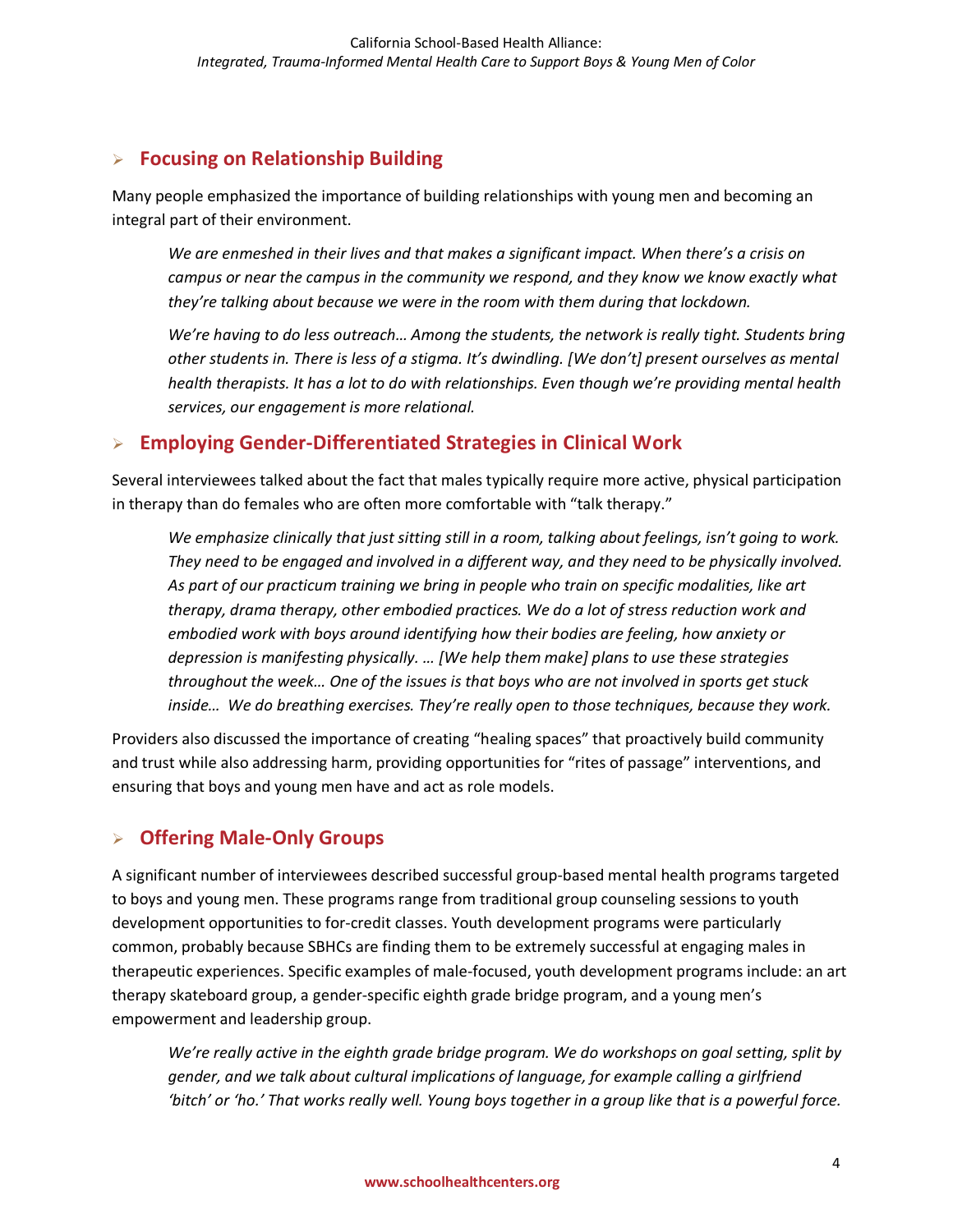*We have learned they do better in smaller groups rather than large ones. It's important to do intervention, prevention as they're entering into high school, help them think about how they'll identify themselves.*

*We use [the male-only, for-credit class] to explore lives, political history, analysis, but also just really to set high expectations for their performance… Taking themselves seriously as boys and young men, getting them to focus on other classes. [It was mostly] kids who were on probation or were at risk of getting in trouble, suspensions, fights. But [the facilitator] didn't want only that demographic, wanted a broader range.*

# **Integrating Mental Health With Other Programs**

Co-locating services was seen as effective in de-stigmatizing the program and taking the focus off mental health by giving youth an opportunity to first engage in "lighter" services. At some schools, students participating in group programs are automatically engaged in individual therapy, while at others the approaches are less tightly connected.

*The way we're set up, everything's happening in the same place. It's not that you come here because you're crazy. People might be doing youth development or be in a club.*

*Any young person who engages in any of the groups becomes our client. They all get seen individually… Maybe not once a week, but to check in, be seen, talk about their progress in the group. It's a comprehensive thing… 'How does this feel for you? You're sitting with a young guy next to you who you hate in class. Now you're sitting together sharing art. How does that impact you? What does that mean for your family?' We're careful to look at implications of this kind of engagement.*

# **Recruiting Providers Who Can Meet Gender-Specific Needs in the Culturally Diverse Population Served**

Several interviewees described placing a high priority on hiring more male therapists, particularly those who share the racial and ethnic backgrounds of the boys and young men whom they serve. However, SBHCs have had different levels of success at achieving this goal; some have equal numbers of male and female mental health clinicians while other teams are either disproportionately or entirely female. Even if it was not always possible to hire as many male clinicians as desired, interviewees stressed the importance hiring staff members that have experience and a level of comfort with young men of color.

*The way that we look at them is very different than other folks who don't want to deal with troubled, angry black boys. We're very committed. We've been here a long time… We've seen them through a lot. We love them. It sounds touchy feely. Some people I interview for positions here are scared of these guys, and some of these guys are scary looking, but they are also sweet, resilient, fragile, insecure, all those normal, human things. We take that approach and know they have high needs, and need to be loved and coached and held accountable for their actions in a supportive, firm teaching way.*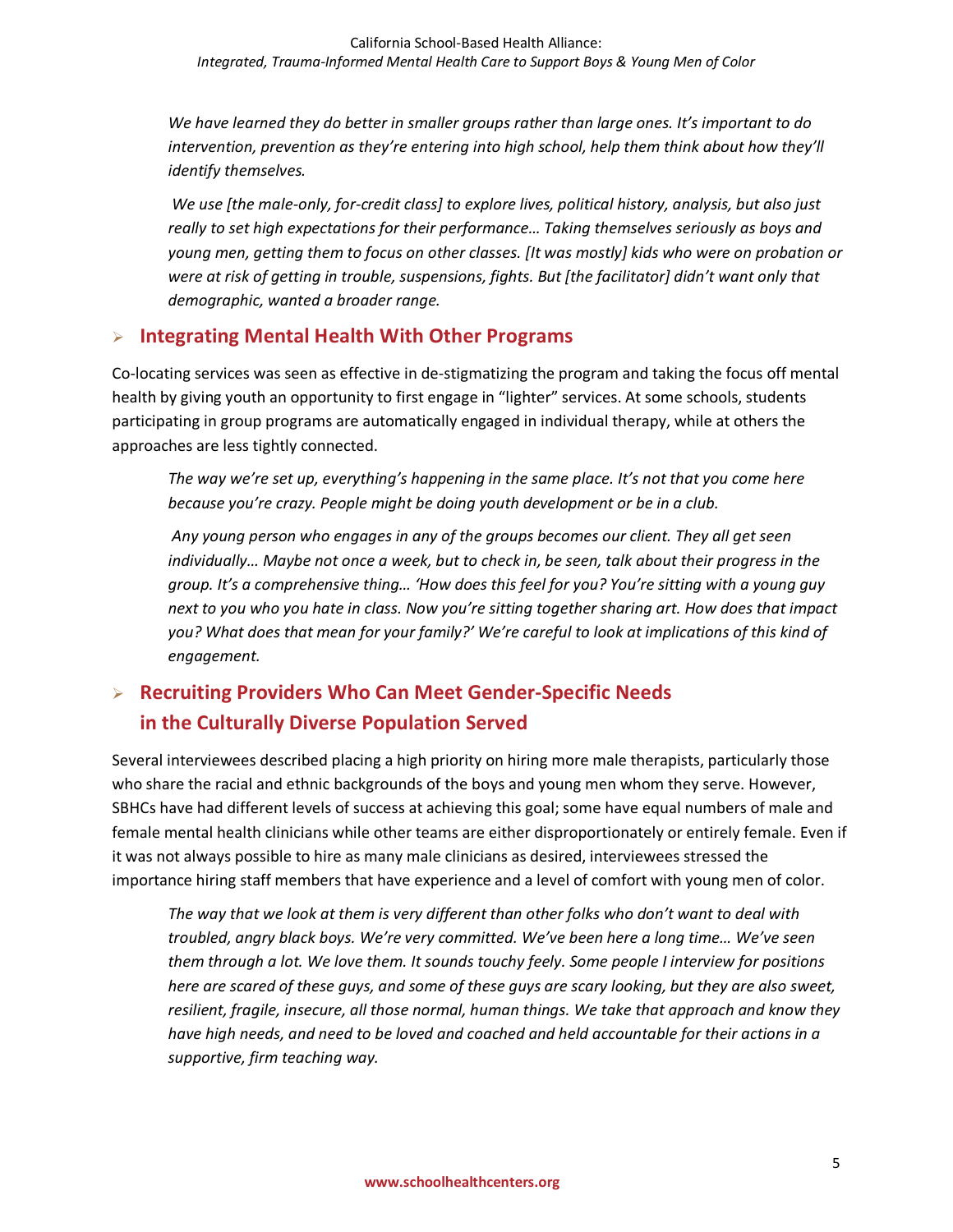# **Finding Partner Organizations to Complement the Strengths of the SBHC**

Many interviewees described working closely with individuals and programs with experience reaching and supporting males, including athletes and sports teams. SBHCs often take the initiative to seek out effective partners, such as educators leading academic support efforts for boys and young men or high school graduation efforts and school safety initiatives. Other partners include community-based organizations focused on youth development for African American and/or Latino adolescents or on reducing gang involvement and creating peaceful, non-violent out-of-school-time opportunities for males. Some SBHCs have partnered effectively with School Resource Officers. These partners collaborate closely with SBHC staff and often either facilitate or co-facilitate male-specific groups and classes. This has been particularly important at SBHCs with no or very few male mental health clinicians.

#### **EXPERIENCE WITH TRAUMA AND TRAUMA-INFORMED CARE AT SBHCs**

#### **Trauma within the Student Population**

Many SBHCs serve a significant number of children and youth who experience chronic adversity and complex trauma including disproportionately high rates of: poverty; unemployment; un-insurance; family, dating, community, and gang violence; incarceration; and immigration-related issues.

*We are constantly hearing about gun violence. People who were killed, stabbed, something. Violent death. That impacts our kids a lot… That's a huge, huge problem. Our students come from one of the most violent communities in the country, specifically around gun violence. It really does affect young people. We do get a lot of reports, CPS reports that we have to do, based on violence and neglect and the family. That's an issue that we come across a lot. This year, the last few years, I think it's related to the economy, stresses in people's families …*

Nevertheless, interviewees also described community strengths, including deep resilience in the face of challenges, a commitment to an improved future, and a positive, shared identity.

*The community has tremendous potential for resilience. Having worked in various areas, what I've found here is that the student population is very supportive of one another, aware of one another's struggles. It's a very community-feel to it, even though the students may not even be aware of it… It crosses racial, ethnic, and language lines.*

Although almost all interviewees serve students who experience similar forms of chronic adversity, there were some differences in how they thought about the concept of trauma. Some thought about it narrowly—for example, as the result of a single horrific event—but most interviewees took a broader perspective. They emphasized the role of ongoing stressors, including both daily, routine struggles and major catastrophes.

*It tends to be thought about as an event, outside of people's normal reality. But for these students it's situations that occur regularly and that are an everyday thing. That's unique to the*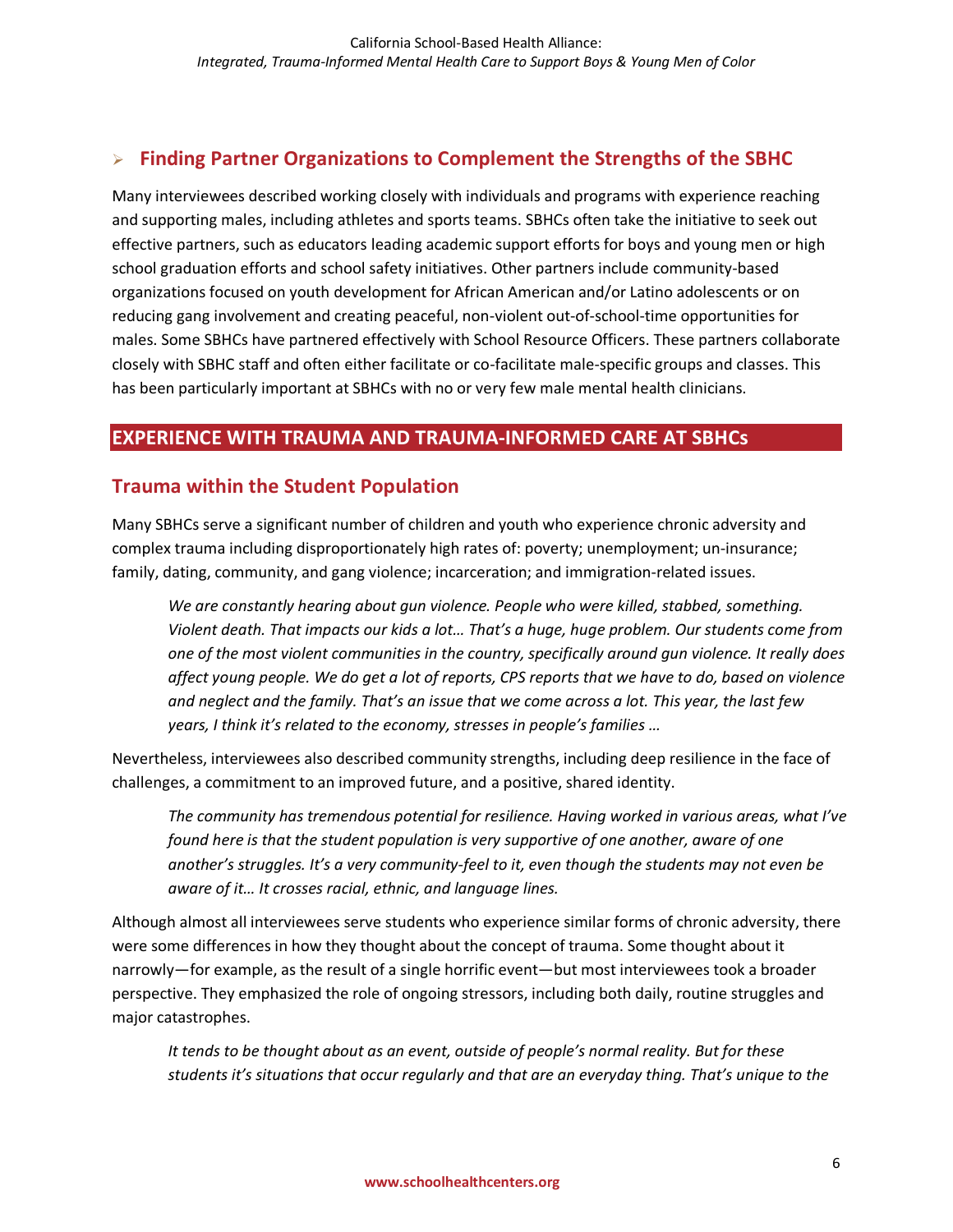*population that we work with. They go back to trauma, are re-traumatized on a regular basis. It's chronic stress. It's compounded.*

*… it doesn't necessarily have to be any particular type of violence. Students who haven't eaten in two days. Students who are embarrassed because they don't have enough money to wash their clothes so they are wearing the same for the third day.*

*We used to get more of the kids who were just getting in trouble, acting out. We've gotten better—all of us, including school personnel—at identifying kids who are sad, quiet, overly anxious. The ones who internalize rather than externalize.*

Finally, different interviewees described different rates of formal post-traumatic stress disorder (PTSD) diagnosis. For at least one SBHC, PTSD is the most frequent mental health diagnosis; at others, students are much more commonly diagnosed with other related mental health disorders. At an SBHC using a narrative therapy approach, clinicians do not diagnose students' mental health conditions, avoiding all such labels and thereby seeking to avoid stigmatization.

# **Trauma-Informed Care – Promising Practices at SBHCs**

Implementing an integrated, trauma-informed approach to mental health care is a long-term process that evolves over time. SBHCs are at different places on this continuum, with some having spent years explicitly focused on these issues; other programs, while not yet fully developed, have already adopted some essential practices. Our assessment revealed a number of promising practices in place at many SBHCs.

# **Focusing on Staff Recruitment and Support**

Respondents emphasized that individual staff do make a difference and that not everyone is suited to working with boys and young men who are experiencing trauma. They also noted the importance of supporting staff and addressing the vicarious trauma that many experience.

*I really carefully choose who's going to be here. These are people who are experts in what they do. I know that you as a teen will engage with this person because that's what they're good at, they're sincerely invested in what they do.* 

*We're multi-stressed, resource-poor. Working here means that you'll be working more than you thought you would and it's going to be exceptionally rewarding, and it'll mean we'll be burnt out and fried sometimes, and there's going to be vicarious trauma for staff sometimes. I'll try to scrounge up some funding to do things that'll help feed our souls as well. It can be intense sitting hour after hour, listening, witnessing someone's heartbreak.* 

*It's really important that we talk, support each other, and process things. It takes a toll. The interns don't take the more complex assignments: they go to the school psychologist or myself. We have to watch ourselves closely. I was telling a colleague that I feel like I may have secondary PTSD. Too many horrific crises, one right after the other. I know the signs. I needed to take a break…*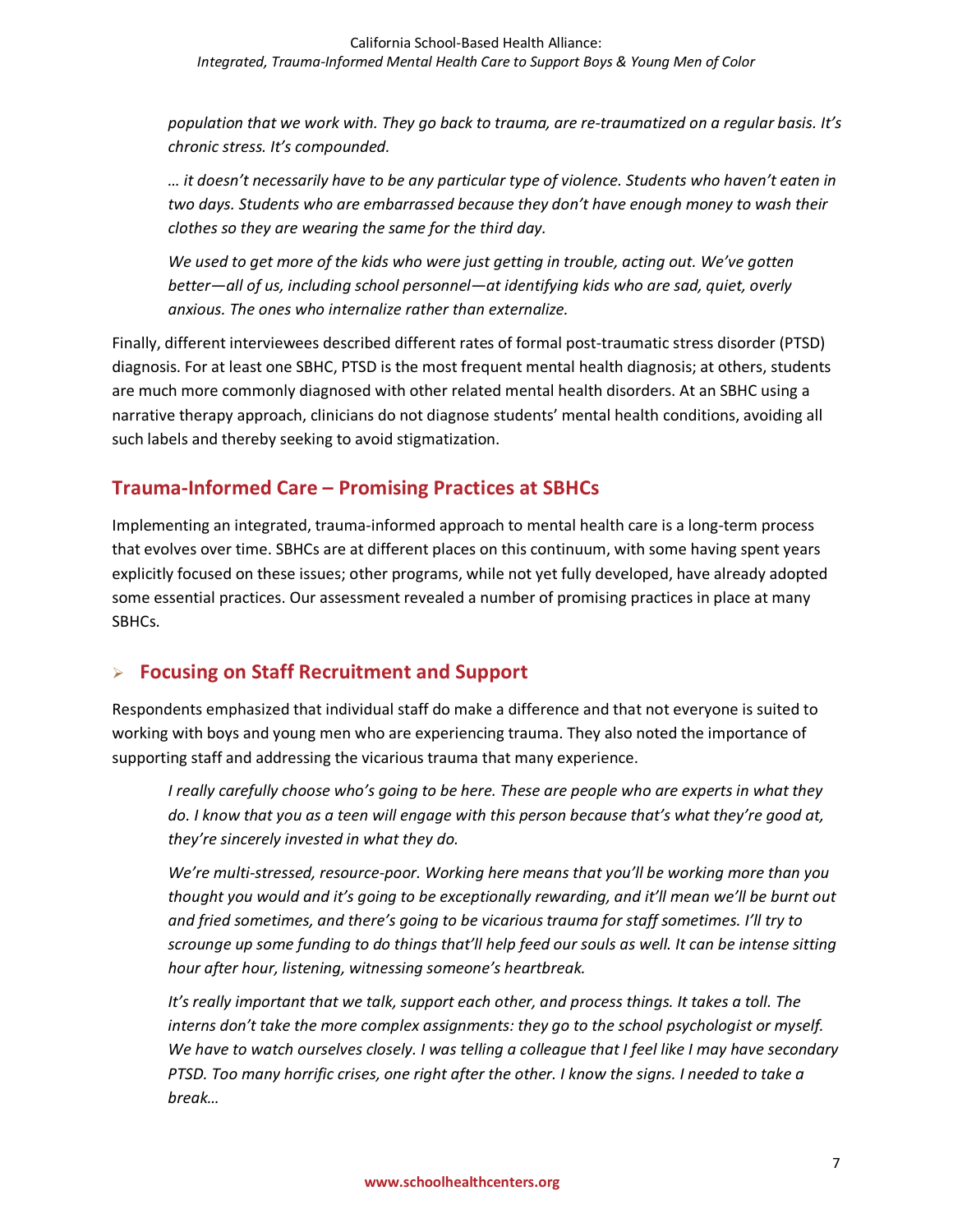#### **Integrating Mental Health With Medical Services**

Many interviewees described how they screen medical patients for mental health needs, and vice versa, to make sure youth's needs are assessed comprehensively.

*100% of our mental health clients are screened for medical issues. When's the last time you saw a medical provider? Are you in any pain? It's a whole screening process. 100% are asked, 'Do you need a medical appointment?' If they haven't had one in a certain amount of time or need one, we get them hooked up. The medical folks have a medical social worker who goes into rooms with them after appointments... They do the screening that way, and, if they need mental health, they are referred to us. It's part of every visit. In both ways, we're touching 100%.*

*We really see [our front desk outreach person] as the heart… He does initial triage, so everyone sees him. He also does stuff like Band Aids and Tylenol and things like that, ice—but often those things lead to other things. 'Why do you have a headache?' 'How are you feeling?' 'Why do you have an injury?' This is a doorway into other support that the counselors do.*

*We're housed in the same place, literally. There are the exam rooms, the nurse's office, and three doors down the social worker's office. So, when kids come in the door and sign in, they could be going to any of the three places – dental, medical, or mental health. It's very easy for us to collaborate. The mental health providers consult with the nurses, because they want to rule out physical conditions, and vice versa: if a student comes in with chronic headaches, they might end up referring them to the social worker for psychosocial issues.* 

#### **Integrating the SBHC Into the School**

When SBHCs are successful in forging a close working relationship with the school, the providers are united in their belief this relationship is critical to being able address the needs of youth who are experiencing trauma in a comprehensive manner.

*Several of the people who work at the clinic are school district employees, and even the people who aren't really become part of the school environment. We're faculty advisors to clubs, the dance team… We're really part of the school community. That also increases the number of kids that get referred. People don't see us as separate. They know who we are and where to find us.*

*The more people that you can get involved in a case like this, the more points of access you have. If he's having a difficult time, he can talk to a teacher, or us, or someone at the district. He's now much more comfortable asking for things.*

*We're very integrated into the [school] culture. With the school year ending, next year coming, we participate very closely with principal in planning for the school year. I've been here longer than any principal and I hold institutional knowledge that they don't, so the SBHC kind of gets grandfathered in every year. Our health clinic is a major partner in what the school offers. We meet twice a month to discuss the whole referral process. We meet with principals and teachers, and talk about what we're doing, who we're seeing. We have a very open dialogue about who's being seen, not being seen, needs to be seen. It's a very tight relationship.*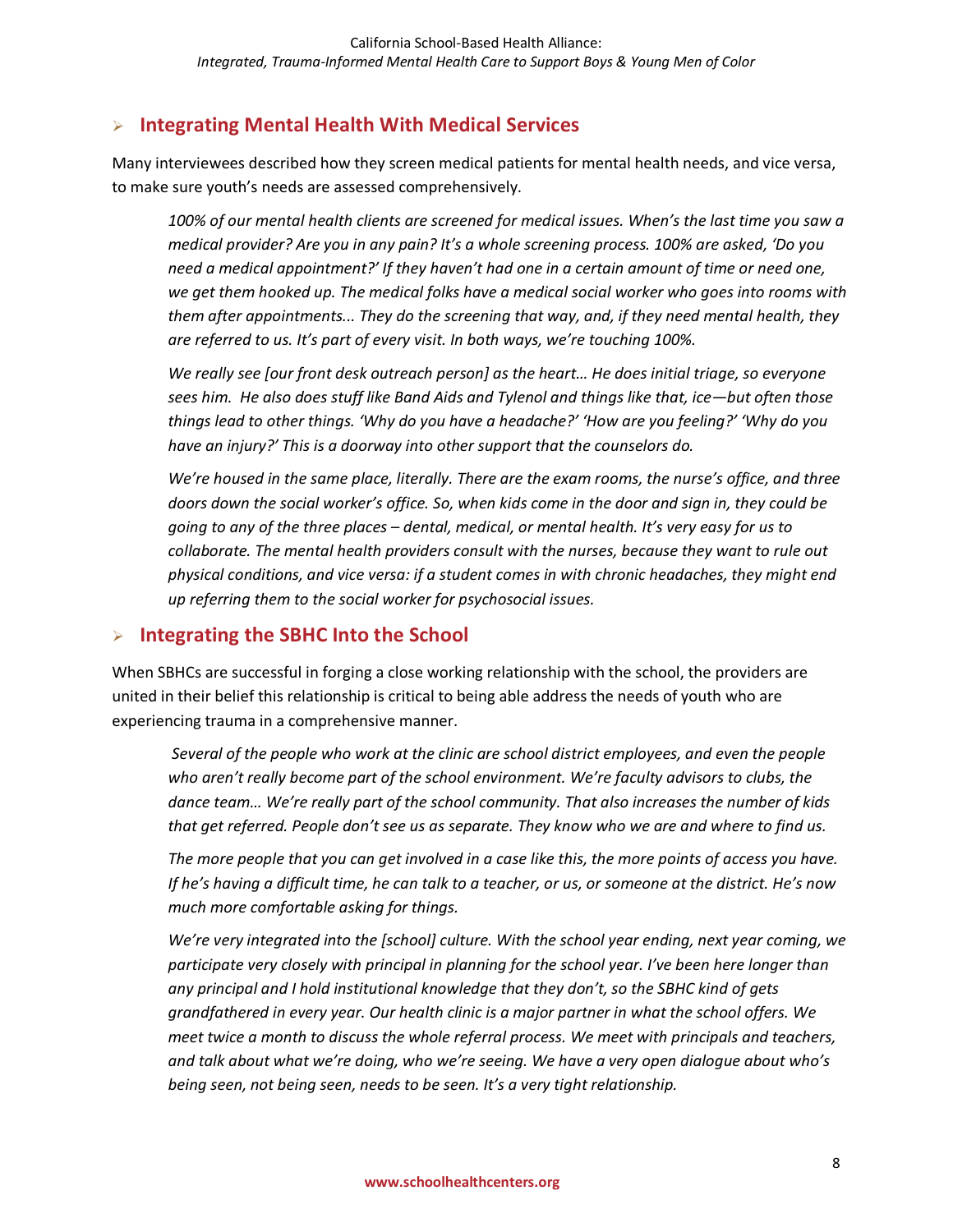# **Taking a Broad Social Perspective That Does Not Pathologize the Individual**

Interviewees discussed the importance of creating spaces that allow deep engagement with cultural, historical, and gendered issues including male identity, fatherhood, racism, and agency.

*Something that is often said but not practiced as much, is coming from a strengths-based perspective which means not telling students what not to do, what they're doing wrong, and how to change. We reverse it: 'Look at the system and how it's not working. Let's examine that because there's nothing wrong with you. Perhaps it's what they're asking you to do that is wrong.' Completely changing the paradigm..*

*We began to teach them the effects of trauma on community, on family, within a particular race, that may not have been brought to their attention or explored or even thought about, and how it's impacting them. Many are members of the football or basketball teams, and we explored the*  lack of trust amongst each other, even though they have grown up together. The impact of *trauma, self-preservation – 'let me get mine first' – was being exhibited in courts and on the field, resulting in poor records. When we began to explore that lack of trust, where it stemmed from, to build trust, explore why they're doing it, whether it's real or imagined, what the alternatives are, and how to build trust, they began to trust each other and improve on the court and on the field. The impact of trauma is so embedded in the community that it has become normalized. We begin to pull the layers off... And at the same time to allow them to explain why they do what they do and we challenge them to look at it. We afford them the opportunity to change their behaviors and attitudes. It works.*

*We encourage them to think critically about various types of topics and issues, so for example we talk about the crime in the community, difference between [our community] and [nearby affluent communities], about sexism and stereotypes. We had a great recent discussion about Trayvon Martin. We talk about education, what education is like here, what that means. We talk about racism quite a bit, about internalized racism. We look at self-perception and how internalized racism has begun to manifest as a result of generational trauma, specifically among African Americans…* 

# **Using Non-Traditional Therapeutic Approaches**

Respondents described different practices and ideas for approaches to clinical work that recognize the social and environmental origins of trauma.

*I see [narrative therapy] as a very respectful way of approaching therapeutic work, in that one of the key concepts is that we see the student or the person as the expert in their own life. They're the one who really knows how problems are affecting their life. That's part of the respect. I'm not the expert who will fix the problems. I'll ask about how things are affecting your life. You know strategies that you've already used, what's already working. Building on you own skills and knowledge from living with the problems. Externalizing the problem is a key part of it – nonpathologizing, we don't use DSM, don't diagnose. We rarely call it counseling. We destigmatize, we use non-pathologizing language, which I do think really helps in this school environment.*